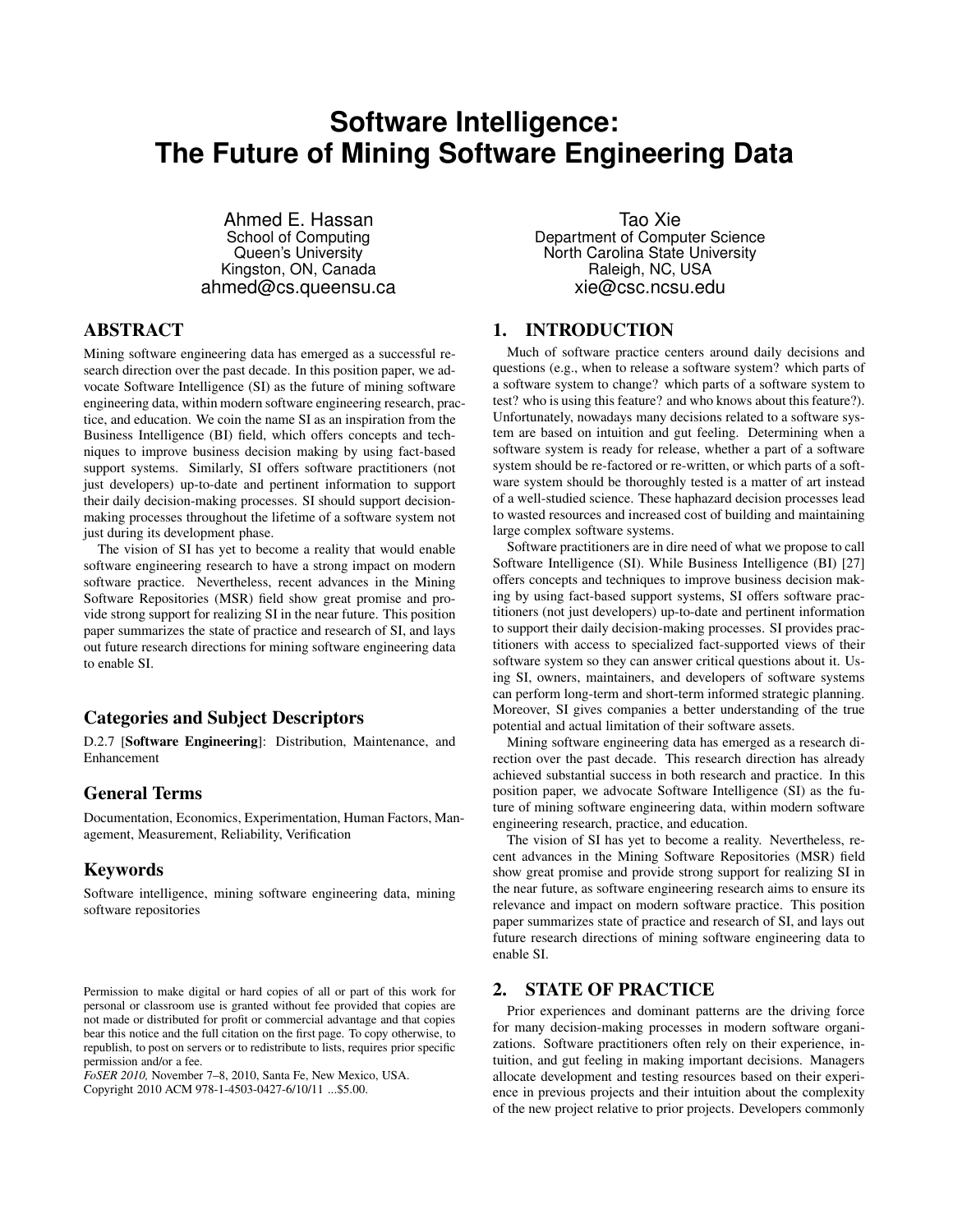| <b>Software Engineering Data</b>                                          | <b>Mining Algorithms</b>                                                                                                           | <b>Software Engineering Tasks</b>                              |
|---------------------------------------------------------------------------|------------------------------------------------------------------------------------------------------------------------------------|----------------------------------------------------------------|
| Sequences: execution/static<br>traces, co-changes, etc.                   | association rule mining,<br>frequent itemset/subseq/<br>partial-order mining, seq<br>matching/clustering/classifi-<br>cation, etc. | programming,<br>maintenance, bug<br>detection, debugging, etc. |
| Graphs: dynamic/static call<br>graphs, program<br>dependence graphs, etc. | frequent subgraph mining,<br>graph matching/clustering/<br>classification, etc.                                                    | bug detection, debugging,<br>etc.                              |
| Text: bug reports, emails,<br>code comments,<br>documentations, etc.      | text matching/clustering/<br>classification. etc.                                                                                  | maintenance, bug<br>detection, debugging, etc.                 |

**Figure 1: Software engineering data, mining algorithms, and software engineering tasks [31]**

use their experience when adding a new feature or fixing a bug. Testers usually prioritize the testing of features that are known to be error-prone based on field and bug reports.

The state of SI in practice is very rudimentary with many of the decisions being supported by gut feeling and at best through consultation with senior developers. However, access to such developers is limited and the access continues to decrease as systems age and as developers move across companies. In addition, recent efforts to document information are very limited in practice. Primarily non-specialized wikis are used as knowledge repositories and decisions are often made through the support of spreadsheets and slides.

### **3. STATE OF RESEARCH**

Mining software engineering data has emerged as a research direction over the past decade. This research direction achieved substantial success in both research and practice. The Mining Software Repositories (MSR) [16, 14, 17, 19, 29, 31] field is an example of such a research direction. The MSR field analyzes and crosslinks the rich data available in software repositories to uncover interesting and actionable information about software systems and projects. Below are examples of software repositories:

- **Historical repositories** such as source control repositories, bug repositories, and archived communications record information about the evolution and progress of a project.
- **Run-time repositories** such as deployment logs contain information about the execution and the usage of a software system at a single or multiple deployment sites.
- **Code repositories** such as Sourceforge.net, Google code, and Codeplex.com contain the source code of various software systems developed by a team of developers.

Software repositories contain a wealth of valuable information about software projects. Using the information stored in these repositories, software practitioners can depend less on their intuition and experience, and depend more on historical and field data. Historical repositories capture important historical dependencies [13] between project artifacts, such as functions, documentation files, and configuration files. Developers can use this information to propagate changes to related artifacts, instead of using only static or dynamic code dependencies, which may fail to capture important dependencies. For example, a change to the code that writes data to a file may require changes to the code that reads data from the file, although there exist no traditional dependencies (e.g., data and

control flow) between both pieces of code. Run-time repositories could be used to pinpoint execution anomaly by identifying dominant execution or usage patterns across deployments, and flagging deviations from these patterns (e.g., [18]). Code repositories could be used to identify dominant and correct framework or library API usage patterns by mining the API usage of a framework or library across many projects (e.g., [24]).

While software repositories are often used in practice as recordkeeping repositories, they are rarely used to support decision-making processes. For example, historical repositories are used to track the history of a bug or a feature, but are not commonly used to determine the expected resolution time of an open bug based on the resolution time of previously-closed bugs.

The MSR field is one of the most promising fields in supporting and enabling widespread adoption of SI. By transforming these repositories from static record-keeping repositories into active ones, we can guide decision-making processes in modern software projects. For example, data in source control repositories, traditionally used to archive code, could be linked with data in bug repositories to help practitioners propagate complex changes and to warn them about risky code based on prior changes and bugs.

The MSR field is maturing thanks to the rich, extensive, and readily available software repositories. Table 1 lists the descriptions of several examples of software repositories that could be mined. Figure 1 shows example software engineering data being mined (the first column), example software engineering tasks (the last column) assisted by applying various mining algorithms (the middle column) on each type of software engineering data listed in the first column [31].

# **4. ENABLING SOFTWARE INTELLIGENCE (SI)**

We next highlight areas requiring the attention of MSR researchers and software engineering researchers in general so we can ensure that the MSR field can fully contribute towards the full development of SI. For each area, we briefly mention its current state and promising new directions that we believe hold great promise for that particular area.

## **4.1 SI Throughout the Lifecycle of a Project**

**Current State.** Previous analysis [16] of the publications at the MSR working conference and workshop [21] from 2004 to 2008 shows that a high percentage (∼80%) of the published papers focus on source code and bug-related repositories. Part of the reasons could be that the used bug repositories or source control repositories are commonly available and the source code and bug reports are well structured, facilitating automated data analysis and processing. The analysis of the MSR publications also reveals that documentation repositories (e.g., requirements) are rarely studied, likely due to their limited availability. In summary, the past MSR publications heavily mined source code and bug-related repositories, often with strong emphasis in assisting software engineering tasks in the coding phase of a project's lifecycle, benefiting primarily developers.

**Future Directions.** To enable SI, future MSR work should look beyond the coding phase as this phase represents a small portion of the lifecycle of a project. Managers, testers, deployers, and support teams are all stakeholders of a software system and they all need SI support from the software engineering community. The overly heavy focus on developers in past MSR work is not healthy and is limiting the impact of SI on the whole software industry. In addition, the MSR results and innovations should be integrated into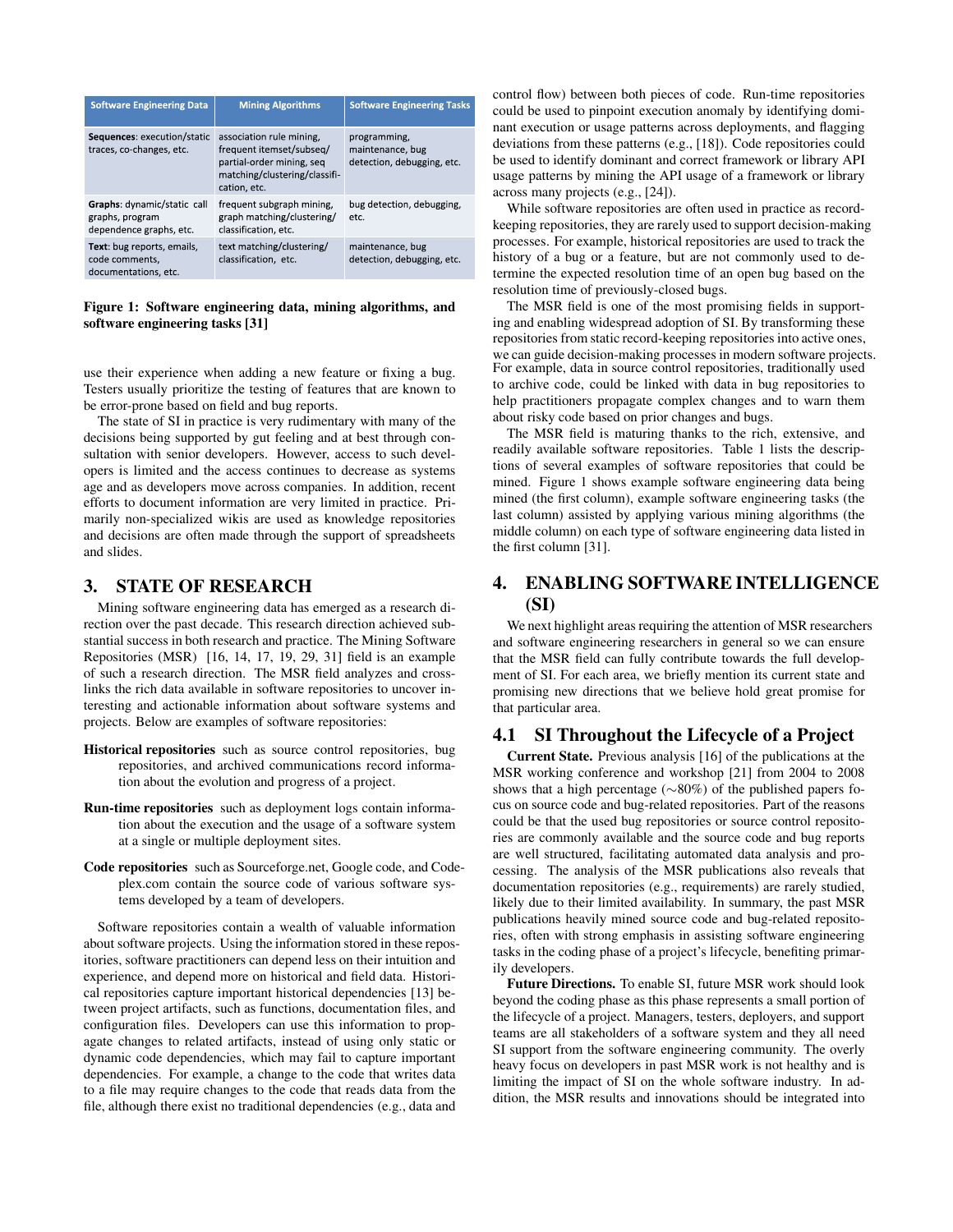| <b>Repository</b>                 | <b>Description</b>                                                                                                                                                                                                                                                                                                                                                                                                                                                                                                                                                                                                                   |
|-----------------------------------|--------------------------------------------------------------------------------------------------------------------------------------------------------------------------------------------------------------------------------------------------------------------------------------------------------------------------------------------------------------------------------------------------------------------------------------------------------------------------------------------------------------------------------------------------------------------------------------------------------------------------------------|
| Source<br>control<br>repositories | These repositories record the development history of a project. They track all the changes to the<br>source code along with the meta-data associated with each change, e.g., the name of the developer<br>who performed the change, the time the change was performed and a short message describing<br>the change. Source control repositories are the most commonly available and used repository in<br>software projects. CVS, subversion, Perforce, ClearCase, and Git are examples of source control<br>repositories used in practice.                                                                                          |
| Bug repositories                  | These repositories track the resolution history of bug reports or feature requests that are reported by<br>users and developers of large software projects. Bugzilla and Jira are examples of bug repositories.                                                                                                                                                                                                                                                                                                                                                                                                                      |
| Archived<br>commu-<br>nications   | These repositories track discussions about various aspects of a software project throughout its life-<br>time. Mailing lists, emails, IRC chats, and instant messages are examples of archived communica-<br>tions about a project.                                                                                                                                                                                                                                                                                                                                                                                                  |
| Deployment logs                   | These repositories record information about the execution of a single deployment of a software<br>system or different deployments of the same systems. For example, the deployment logs may record<br>the error messages reported by a software system at various deployment sites. The availability of<br>deployment logs continues to increase at a rapid rate due to their use for remote issue resolution<br>(e.g., remote crash uploading tools), and due to recent legal acts. For instance, the Sarbanes-Oxley<br>Act of 2002 [6] stipulates that the execution of telecommunication and financial systems must be<br>logged. |
| Code repositories                 | These repositories archive the source code for a large number of projects. Sourceforge.net and<br>Google code are examples of large code repositories.                                                                                                                                                                                                                                                                                                                                                                                                                                                                               |

**Table 1: Examples of software repositories**

ĺ.

✁

 $\epsilon$ 

✝

✄

 $\overline{\phantom{0}}$ 

stakeholders' daily working environments, including but not limited to Integrated Development Environments (IDEs).

*SI is more than just helping with coding.*

✄

✂

### **4.2 SI Using Non-Historical Repositories**

**Current State.** The MSR field started out with a strong focus on historical repositories such as source control and bug repositories. Therefore, there seems to be a misconception that MSR is all about historical data sources (or repositories). Such a misconception needs to be addressed to help SI achieve its full potential. In our view, MSR and mining software engineering data are synonyms: MSR is about mining any type of software engineering data (e.g., execution logs [18], code snippets scattered throughout the Internet [23, 24, 20], and API documents [32]), even when these data are not stored in an explicit "repository".

**Future Directions.** To enable SI, future MSR work should look beyond the traditional types of software engineering data stored in repositories. Some emerging promising types of data could include developer interaction data with tools within IDEs, developermeeting notes (even voice recording and recognition with advances in natural/spoken language processing), recordings of support calls, and online posting about software products. These types of data could be of the nature of real-time stream data, which may not be stored in repositories, due to large volume or privacy concerns. Indeed, privacy issues need to be taken care throughout software engineering research, as more and more relatively private data are becoming available for analysis and mining.

In addition, special attention is needed in research and practice in improving the collection of data. The existing mechanisms of data collection rely heavily on a large number of heuristics – leading to possibly noisy data. Future MSR work should make proactive suggestions and influences on improving the repository or IDE design [10] to ease the collection of data. Some modern IDEs such as IBM Jazz [3] and Microsoft Visual Studio Team Foundation Server [4] are leading examples in the right direction (e.g., allowing explicit traceability across artifacts to be accurately specified rather than being mined from noisy data). However, a great amount of work is needed towards creating higher-quality data for mining. As the SI field matures, we envision the creation of new roles who

are focused on maintaining and curating the various types of repositories about software projects. These curators would ensure that high quality data is stored in these repositories and that they are preserved over the years.

Finally, new opportunities could be exploited by mining multiple sources of software engineering data at the same time, even among heterogenous data such as textual data from bug reports and execution data from their associated failing tests (e.g., [28, 22]).

*SI should leverage all types of repositories not just historical ones. .*

☎

✆

í.

✁

## **4.3 SI Use of Effective Mining Techniques**

**Current State.** Past MSR work heavily exploited basic off-theshelf data mining (DM) algorithms (such as association rule mining and frequent itemset mining [15]) or tools (such as Weka [8]). When MSR researchers explored and applied mining techniques on software engineering data, they commonly compromised their mining requirements to overfit what these basic off-the-shelf algorithms or tools could provide.

**Future Directions.** To enable SI, future MSR work should follow a problem-driven methodology in advancing the field: (1) empirically investigate problems in the software engineering domain, (2) identify mining requirements for addressing those problems, (3) adopt or adapt advanced mining algorithms [9] from the DM community, or develop new mining algorithms [26, 25] for satisfying the mining requirements. Indeed, inventing new mining algorithms for MSR needs could be challenging for software engineering researchers. One possible solution is to collaborate with DM researchers. Another possible solution is to adapt or integrate existing mining algorithms by conducting preprocessing of input data or postprocessing of mined patterns.

*SI and DM fields should work closer.*

## **4.4 SI Adoption in Practice**

**Current Practice.** Successful products from Coverity [1] and Pattern Insight [5] already integrate ideas and innovations based on mining software engineering data. These products are used by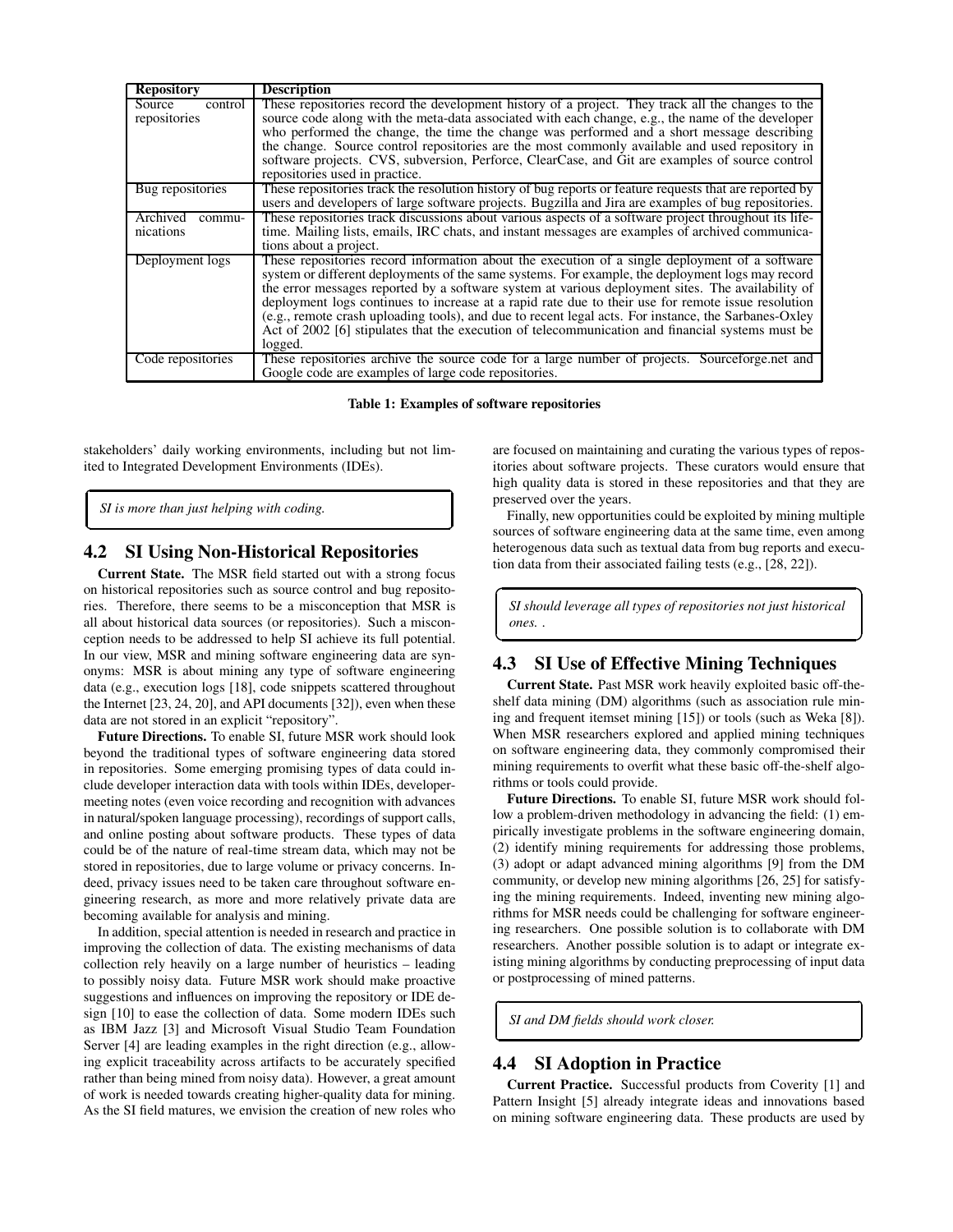practitioners worldwide. Given the dependence of SI on alreadyavailable repositories (e.g., historical changes, code or execution logs), the barrier and cost for experimentation with SI innovations are considerably low compared to other software engineering innovations and techniques (e.g., extreme programming or agile development). In short, if your company has a repository, you can mine it with minimal effort.

**Future Directions.** To enable the widespread adoption of SI, we must first consider the level at which SI support is being provided. For example, SI could help practitioners decide on small-level issues (e.g., review a particular change) or large-scale issues (e.g., re-design a particular portion of a software system). The lower and more focused the challenges or questions that an SI technique provides, the more likely it will be adopted. The less commitment and approvals that are needed throughout the management chain in an organization, the more likely the SI recommendation will be followed (e.g., review this change that you just made versus re-design this component).

Second, we need to make sure that SI techniques are intuitive and the SI results are easy to explain and describe. Explainability and intuitiveness are key, even over higher performance since buyin throughout a software organization is often a major hurdle: no one would be willing to run their business based on a magic box. While some mining techniques [15] provide mining results with high explainability, an organization will still need to feel confident and at ease with the explanations. In addition, effective tool support such as visualization in understanding the mining results and the data being mined will help in better communicating SI results throughout an organization from developers to managers.

*SI should help explain but will never replace practitioners.*

#### **5. DISCUSSION AND CONCLUSION**

✄

✂

More thoughts are needed to exploit the achievements and lessons learned in the BI field. In many ways, SI is BI for software companies. We should explore whether we can sell software engineering decision making as part of traditional BI platforms, since software plays critical roles in more and more businesses, and software businesses are just a special type of business. We could explore whether we could exploit and reuse traditional BI platforms. For example, IBM's recent Rational Insight product [2] uses the Cognos BI platform to provide SI to project managers. Building SI on top of BI infrastructures holds great promise in enabling easier adoption since BI infrastructures are much more advanced and polished, and are already adopted in many large organizations.

We see SI as providing support for not just software practitioners but also for software engineering researchers. For example, SI can help support research directions and focuses by enabling automated empirical software engineering. We envision a synergetic feedback loop between data generation/selection (based on mining results) and data mining (based on generated data). Recent software testing work [30, 11] is already exploring this feedback-loop concept, which is also known as active learning [12] in the machine learning community.

SI will play more and more important roles in evaluating research outcomes. Research projects and papers can and should be evaluated relative to their SI abilities, and they must demonstrate true value to practitioners. In the MSR field, several start-up companies (founded by academia based on MSR research), such as Coverity [1], Pattern Insight [5], and Tasktop [7], already demonstrated high promises in providing substantial SI capabilities to industrial practices. We expect more such technology transfers and more SI success stories.

While we propose a strong emphasis on practical utilities and applications, SI should not and will not suffocate deep and long-term research. For example, SI will provide researchers and practitioners facts and evidence to help them design evolutionary or transformative approaches such as new languages and tools, and decide on adopting them or not using facts instead of intuition and gut feeling. We envision that SI will be an enabling platform for various types of research throughout software engineering.

#### **Acknowledgments**

Ahmed E. Hassan is the NSERC RIM Industrial Chair in Software Engineering. Tao Xie's work is supported in part by NSF grants CNS-0716579, CCF-0725190, CCF-0845272, CCF-0915400, CNS-0958235, an NCSU CACC grant, ARO grant W911NF-08-1-0443, and ARO grant W911NF-08-1-0105 managed by NCSU SOSI.

## **6. REFERENCES**

ĺ.

✁

- [1] Coverity, Inc. http://www.coverity.com/.
- [2] IBM Rational Insight. http://www-01.ibm.com/ software/rational/products/insight/.
- [3] IBM Rational Jazz. http: //www-01.ibm.com/software/rational/jazz/.
- [4] Microsoft Visual Studio Team Foundation Server. http://msdn.microsoft.com/en-us/vstudio/.
- [5] Pattern Insight Inc. http://patterninsight.com/.
- [6] Summary of Sarbanes-Oxley Act of 2002. http://www.soxlaw.com/.
- [7] Tasktop Technologies Inc. http://tasktop.com/.
- [8] Weka. http://www.cs.waikato.ac.nz/ml/weka/.
- [9] M. Acharya, T. Xie, J. Pei, and J. Xu. Mining API patterns as partial orders from source code: From usage scenarios to specifications. In *Proceedings of 6th joint meeting of the European Software Engineering Conference and the ACM SIGSOFT Symposium on the Foundations of Software Engineering (ESEC/FSE 2007)*, pages 25–34, September 2007.
- [10] C. Bird, P. C. Rigby, E. T. Barr, D. J. Hamilton, D. M. German, and P. Devanbu. The promises and perils of mining git. In *Proceedings of the 6th IEEE International Working Conference on Mining Software Repositories (MSR 2009)*, pages 1–10, May 2009.
- [11] J. F. Bowring, J. M. Rehg, and M. J. Harrold. Active learning for automatic classification of software behavior. In *Proceedings of the 2004 ACM SIGSOFT International Symposium on Software Testing and Analysis (ISSTA 2004)*, pages 195–205, July 2004.
- [12] D. Cohn, L. Atlas, and R. Ladner. Improving generalization with active learning. *Machine Learning*, 15(2):201–221, 1994.
- [13] H. Gall, K. Hajek, and M. Jazayeri. Detection of logical coupling based on product release history. In *Proceedings of the 14th International Conference on Software Maintenance (ICSM 1998)*, pages 190–198, November 1998.
- [14] M. W. Godfrey, A. E. Hassan, J. Herbsleb, G. C. Murphy, M. Robillard, P. Devanbu, A. Mockus, D. E. Perry, and D. Notkin. Future of mining software archives: A roundtable. *IEEE Software*, 26(1):67–70, 2009.
- [15] J. Han and M. Kamber. *Data mining: concepts and techniques*. Morgan Kaufmann Publishers Inc., 2000.